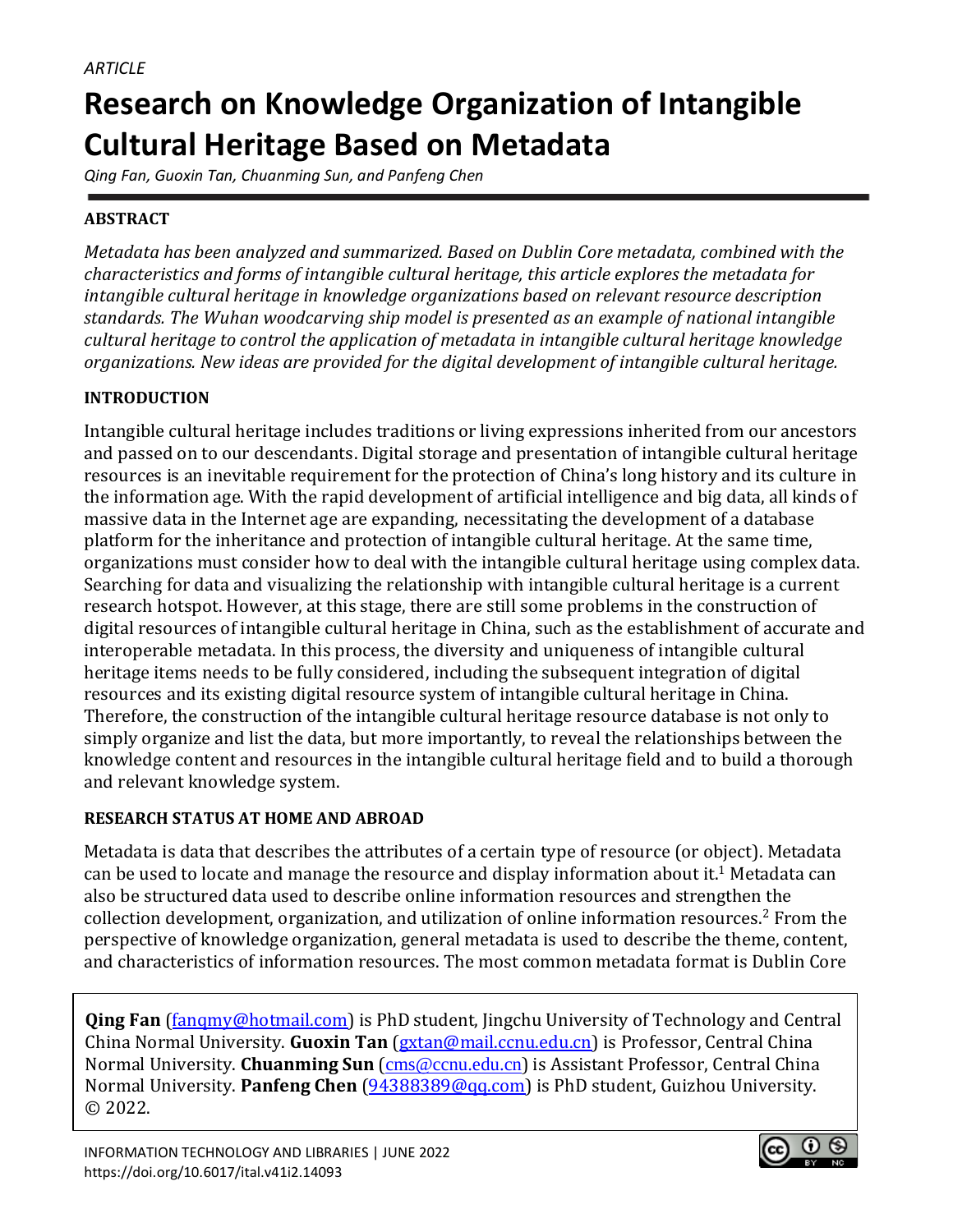(DC) metadata, which is structured and descriptive. The creation of metadata standards in the field of intangible cultural heritage must first combine the basic concepts and characteristics of cultural heritage to extract specific attributes and provide element definitions that describe the basic characteristics of intangible cultural heritage resources, that is, core metadata. This is not easy to achieve since intangible cultural heritage is traditional art, music, folklore, etc. Only by unifying intangible heritage resources of different expressions through metadata standards can a relatively standardized intangible cultural heritage resource library be formed.

The Visual Resources Association of America (VRA) created the VRA Core metadata standard to describe art, architecture, prehistoric artifacts, folk culture, and other artistic visual resources in the network environment.<sup>3</sup> In terms of intangible cultural heritage material, Lan Xuliu et al. proposed the VRA Core as the foundation format and added elements from the Categories for the Description of Works of Art (CDWA) as the extended element metadata format of digital cultural resources. <sup>4</sup> A sculpture of Abraham Lincoln was used as the basis for the metadata format. The example explains the specific use method of the proposed metadata format in practice. The solution does not extend the core elements and there is an overall lack of flexibility as users cannot customize the required elements. B. Murtha proposed a descriptive metadata architecture in the field of art and architecture, including the core category of ontology ID, and added a controlled vocabulary and classification system in the field of art and architecture to enrich the specific metadata model.<sup>5</sup> It is mainly based on the theoretical discussion of metadata standards in this field, and there is no specific practice, but its method of formulating metadata from the perspective of user retrieval effects is worth learning. Yi Junkai et al. proposed the core metadata specification for digital museums as the basis for expansion, implemented the relevant methods in the metadata expansion rules, and finally formed a special metadata specification.<sup>6</sup> This metadata specification system can guarantee the basic and personalized description of resources.

The metadata specification was developed and completed by the National Museum of China. To keep this specification consistent with the metadata description of other metadata specifications at home and abroad, the description method refers to the ISO-11179 standard.<sup>7</sup> The National Museum metadata specification contains seven element sets, 60 elements, and 342 restricted elements. The seven metadata element sets are: collection resource entity, data resource entity, responsible entity, business entity, transaction entity, relationship entity, and save entity. Each metadata element of the museum's digital resources defines several elements according to the concept of hierarchical structure; each element is defined and described by a group of attributes, such as name, version, logo, definition, type, and value range. There are 11 attributes of necessity, repeatability, lower-level elements, application scope, and annotations. The establishment of the metadata standard framework for museum digital resources is based on the digitization of museum collection resources. Collection resources are the core of museum work, and the content of museum collection resources is the core component of digital resources. $8$  The digital resources of these collections are related to communication, transmission, storage, or business activities.

Based on the characteristics of China's existing intangible cultural heritage information resources, Li Bo proposed a compatible and interoperable metadata model. The description of intangible cultural heritage information resources was created on the basis of information structure and semantic component analysis.<sup>9</sup> The ontological characteristics of each intangible cultural heritage information and related documents, characters, objects, spaces, and other entities are included in the construction of the intangible cultural heritage metadata model, which combines China's nonmaterial cultural heritage. The actual situation of the tangible cultural heritage database has a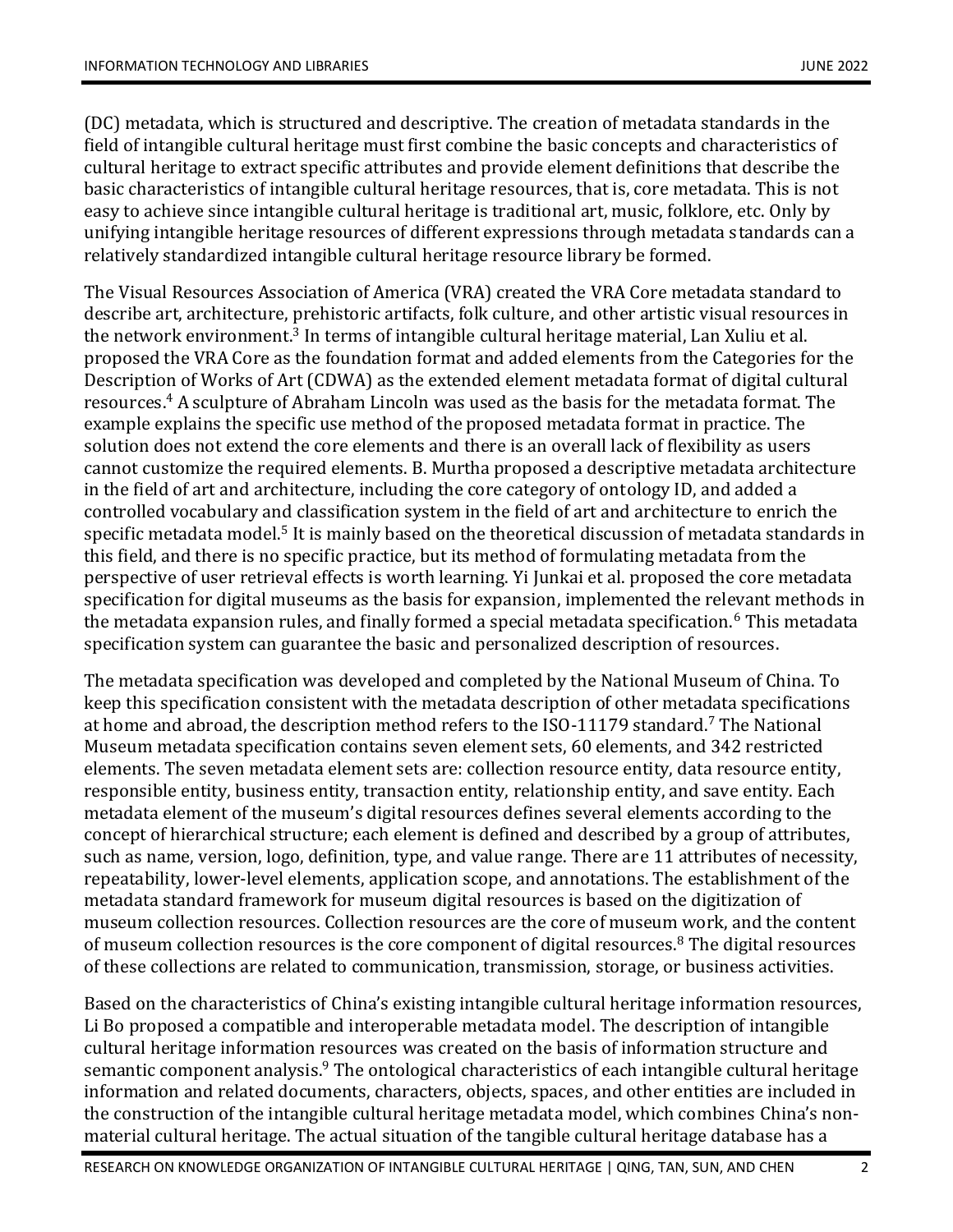certain degree of international generality. Ye Peng compared the DC metadata standard system with the needs of China's intangible cultural heritage protection, proposed a metadata standard based on intangible cultural heritage resources, and gave the scope of application. This metadata standard contains multiple core metadata, corresponding to the relevant elements in DC.<sup>10</sup> However, Ye Peng also pointed out that a major problem with this intangible cultural heritage metadata standard is that it is not compatible with China's existing intangible cultural heritage database, such as information storage, digital mining, file retrieval, and multimedia distribution.

## **CONNOTATION AND DESIGN PRINCIPLES OF INTAGIBLE CULTURAL HERITAGE METADATA**

#### *Connotation of intangible cultural heritage metadata*

The core metadata of this study will be designed based on the DC core metadata set, considering its versatility, scalability, easy conversion between metadata, interoperability between systems, and existing comparisons. Universal DC metadata is the most influential and widely used metadata standard in the field of information resource description under the network environment. Since the DC metadata standard is mainly aimed at the retrieval of network entity resources, it reveals common characteristics of digital entity resources but does not consider the cultural connotation and knowledge context of specific knowledge topics such as intangible cultural heritage. <sup>11</sup> To reveal the originality of the object, the model proposed in this article will also combine the application and recording of China's intangible cultural heritage items, reflecting the characteristics of specific intangible cultural heritage items, so as to facilitate compatibility and integration with existing information resources to form a unified interface standard with the existing intangible cultural heritage management system of the cultural sector, enabling the sharing of digital resources among cultural centers in different regions.

## *Design principles of intangible cultural heritage metadata*

The design of the metadata model of intangible cultural heritage information resources should be fully compatible with popular metadata standards. Various metadata standards apply to different objects: DC is suitable for network resources, CDWA is suitable for artworks, and Federal Geographic Data Committee (FGDC) is suitable for geographic space.

When it comes to digital collections, the National Library of the Netherlands was one of the first institutions in the world to respond, starting in 1994 with the decision to collect digital publications and working with publishers and IT partners to make important contributions to digital collections research. The National Library of the Netherlands will develop a new global information network. The main approach of the system is to add DC data to all collected web pages. The new web page will require providers to add elements of the DC core set by themselves. Once submitted, the National Library of the Netherlands' search engine will use these DC elements to assist in retrieval. In recent years, the art museum community has adopted several metadata standards such as CDWA and VRA Core to describe their collections of art works. Nam, Y. J. and Lee, S. M proposed a set of metadata elements customized to fit into the distinct context of smallscaled art museums in South Korea.<sup>12</sup> A small art museum in Korea combines the existing CDWA, VRA Core, and DC standards and the proposed set of metadata elements is expected to support artistic resources. The metadata design of intangible cultural heritage resources should refer to the design cases of the Netherlands and South Korea. When applying the existing metadata standards, it is beneficial to fully reveal the characteristics of the described objects and decide whether to use the overall framework or the partial use, and must not be blindly used.<sup>13</sup>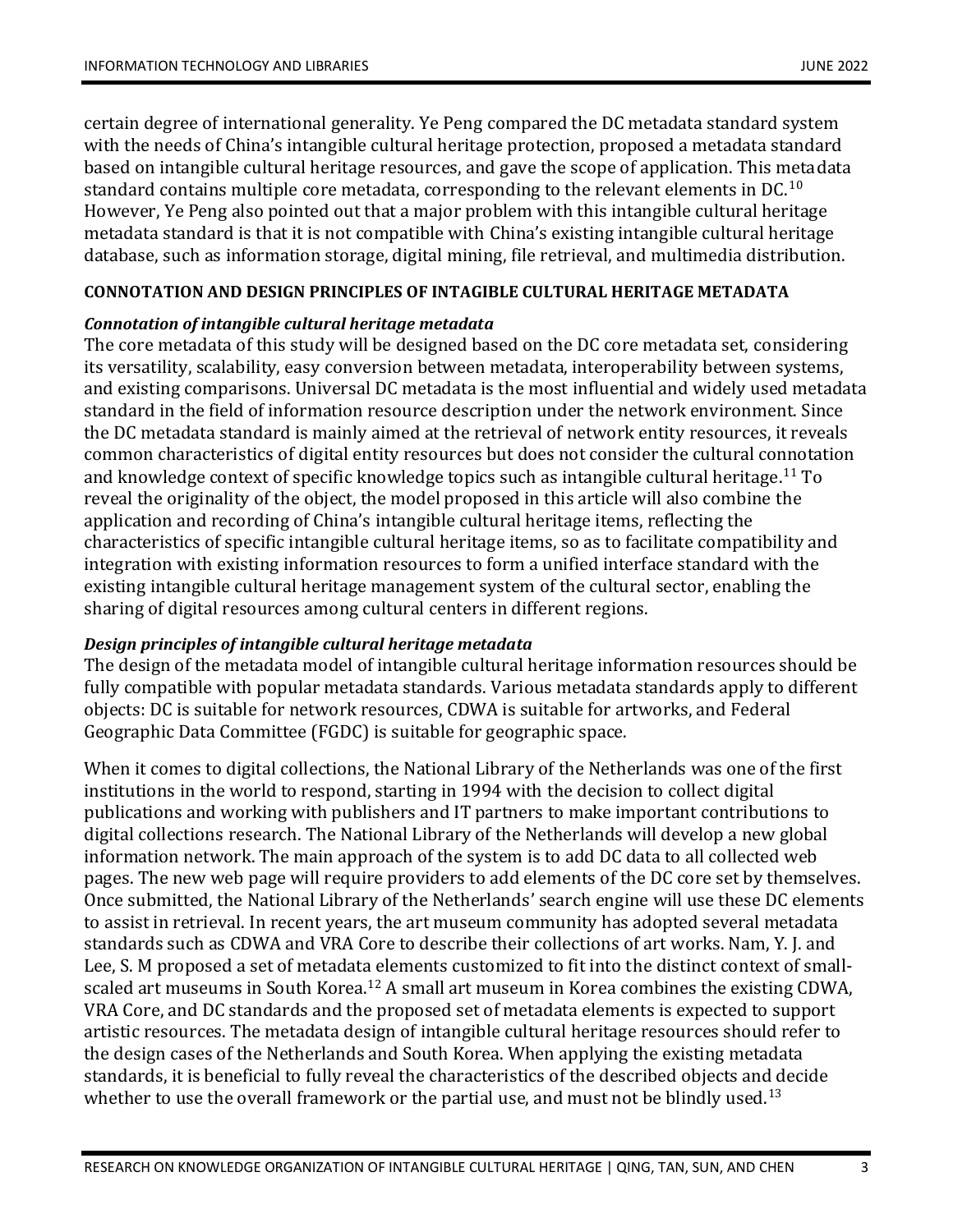The design of the metadata should connect with existing intangible cultural heritage information sources. At present, China should refer to the relevant standards of world intangible cultural heritage digital resources and establish a management system for intangible cultural heritage resources in line with the national, provincial, municipal and county levels. The relevant cultural management functional departments have also established relevant information systems to form a unified set of authoritative and standardized data. Therefore, in terms of the elements and concepts used in the metadata model, special attention should be paid to the connection with these existing data models, so that as new resources are developed, these rich information sources can be shared through the mapping relationship between the elements.

The metadata model should have good scalability and strong descriptive ability containing more elements. Therefore, an element-rich metadata model has a strong influence on the organization and management of information resources and content disclosure. Data inspection should be flexible. Conversely, a metadata model with a lack of elements will be less flexible when technology is upgraded or user description requirements are expanded. A metadata model requires constant expansion and modification, and the practicality of the model will be greatly reduced. On the other hand, the design of the metadata model should have a mechanism that facilitates different types of users to expand elements according to different needs.

The design of metadata can show the relationship between intangible cultural heritage resource entities. With the development of information resource description technology at home and abroad, a batch of metadata standards for various types of information resources have been formed. The metadata standards for China's intangible cultural heritage should aim for compatibility and integrate existing world standards based on current results. The metadata should further be expanded and developed in accordance with preserving intangible cultural heritage works. The metadata standards for intangible cultural heritage archives should describe resources while displaying the greatest degree of versatility, compatibility, and standardization. Therefore, combining the requirements of cultural heritage archiving and the characteristics of intangible cultural heritage, the DC metadata standard is used as the basic standard, and the advantages of other metadata standards are combined to determine the metadata standard of China's intangible cultural heritage archives.

## **INTANGIBLE CULTURAL HERITAGE KNOWLEDGE ORGANIZATION**

## *Definition of intangible cultural heritage metadata*

Through semantic analysis, the core attributes and concepts involved in metadata can be obtained, and the specificity of attributes and concepts can be improved through metadata standards, which can make users' cognition, retrieval, and evaluation of information more accurate and effective. At the same time, the normative concepts and common attributes in existing metadata schemes should be quoted as much as possible. According to the attribute characteristics of the object, close and similar conceptual entities can be selected from one or more common metadata schemes, so that the element definition has versatility and standardization. For intangible cultural heritage, according to the attributes and characteristics of the object, close and similar conceptual entities are selected from one or more general metadata schemes to make the element definition universal and normative. In the "Convention for the Safeguarding of Intangible Cultural Heritage," UNESCO pointed out that the types of intangible cultural heritage include oral traditions, performing arts, social practices, festivals, traditional handicrafts. Based on the above-mentioned definitions of intangible cultural heritage types and the previous comparative research results on metadata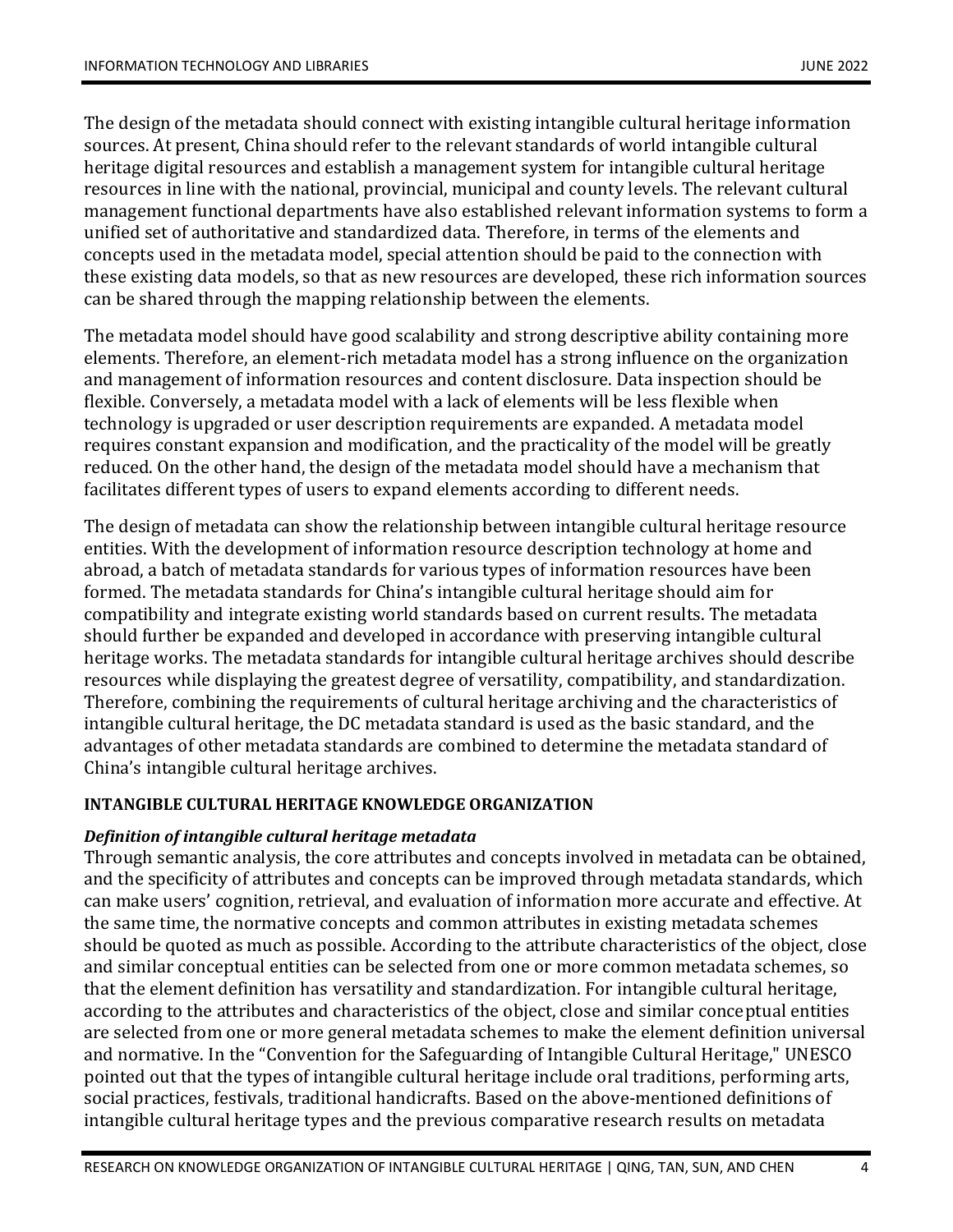standards of various countries, combined with the research results of scholars, the DC standard metadata name and standard affix library incorporates a set of intangible cultural heritage archive metadata containing 23 elements and extended elements (table 1).

| Category     | <b>Standard</b><br>metadata name | <b>Field name</b>            | <b>Annotation</b>                                              |
|--------------|----------------------------------|------------------------------|----------------------------------------------------------------|
| Content      | Title                            | DC_Title                     | Name and content of<br>intangible cultural heritage            |
|              | category                         | DC_category                  |                                                                |
|              | Bintroduction                    | DC_Bintroduction             |                                                                |
| Creator      | Mcreator                         | DC_Creator_Own               | Creator identity<br>information                                |
|              | <b>Nation</b>                    | DC_Creator_Nation            |                                                                |
|              | Sex                              | DC_Creator_Sex               |                                                                |
|              | Age                              | DC_Creator_Age               |                                                                |
|              | area                             | DC_Creator_area              |                                                                |
|              | Biography                        | DC_Creator_Biography         |                                                                |
| Category     | Dance                            | DC_Category_Dance            | Heritage list category                                         |
|              | Song                             | DC_Category_Song             |                                                                |
|              | literature                       | DC_Category_literature       |                                                                |
|              | Quyi                             | DC_Category_Quyi             |                                                                |
|              | Art                              | DC_Category_Art              |                                                                |
| Resources    | video                            | DC_Category_video            | Resource type includes a<br>description of resource<br>content |
|              | Picture                          | DC_Resources_Picture         |                                                                |
|              | Text                             | DC_Resources_Text            |                                                                |
|              | network                          | DC_Resources_network         |                                                                |
| Organization | area                             | DC_Organization_area         | Organization Information                                       |
|              | principal                        | DC_Organization_principal    |                                                                |
|              | OfficePhone                      | DC_Organization_OfficePhone  |                                                                |
|              | Jobtitle                         | DC_Organization_Jobtitle     |                                                                |
|              | Introduction                     | DC_Organization_Introduction |                                                                |

**Table 1.** Core metadata of intangible cultural heritage digital resources

Intangible cultural heritage metadata standards unify the information format and mutual mapping relationship of intangible cultural heritage digital achievements. On the one hand, a single standard removes barriers to sharing metadata caused by having intangible cultural heritage information resources with different hardware, different platforms, and different formats. On the other, it enables the digital resources of intangible cultural heritage to be shared online. For example, the China Intangible Cultural Heritage Digital Museum [\(https://www.ihchina.cn/\)](https://www.ihchina.cn/) uses unified metadata to design this section, which solves the problem of integration and sharing of different resources.

The smooth conversion between new and old data is beneficial to the protection of intangible cultural heritage inventory data, avoiding duplication of work, and improving the efficiency and effectiveness of intangible cultural heritage storage. In addition, design of intangible cultural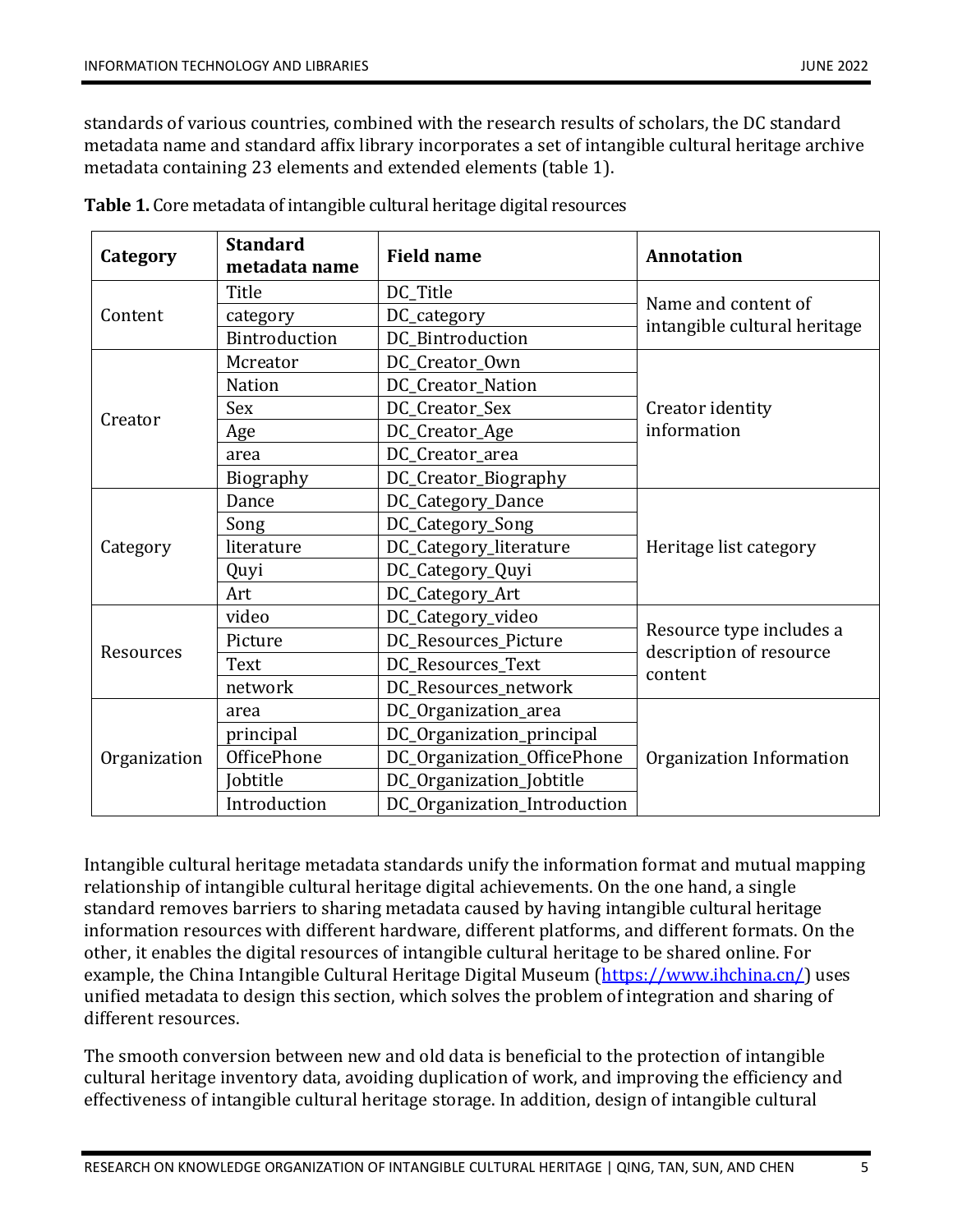heritage metadata standards must consider the versatility, compatibility, and individualization of the metadata system.

## *Description of digital resources of intangible cultural heritage*

Through the analysis of the intangible cultural heritage project objects, we can provide content, management, resources, etc. These attributes can correspond to the elements of the metadata during the metadata design or serve as the semantic basis for the definition of the elements. The analysis and extraction of the core attributes and concepts of the object should first consider the full presentation of the object knowledge and resource content, and the concept should have a certain degree of specificity so that users can recognize, retrieve, and evaluate the information. Secondly, it is important to refer to the normative concepts and general attributes in the existing metadata schemes as much as possible. According to the attribute characteristics of the object, select close and similar conceptual entities from one or more general metadata schemes, so that the element definition is versatile and standardized. Therefore, the content description of intangible cultural heritage items should reflect unique cultural meanings and characteristics. At present, there are only general concepts such as name, category, subject, and region among several general metadata schemes. Figure 1 shows the metadata framework of intangible cultural heritage.



**Figure 1.** Metadata framework of intangible cultural heritage.

In the content description, there are five elements which include names, types, subjects, regions, and protection levels as special attributes. In the metadata standard, the only elements that can be used in general are the name, subject, category, and region. The protection level means that the list of intangible cultural heritage is the object of national or provincial protection. The "National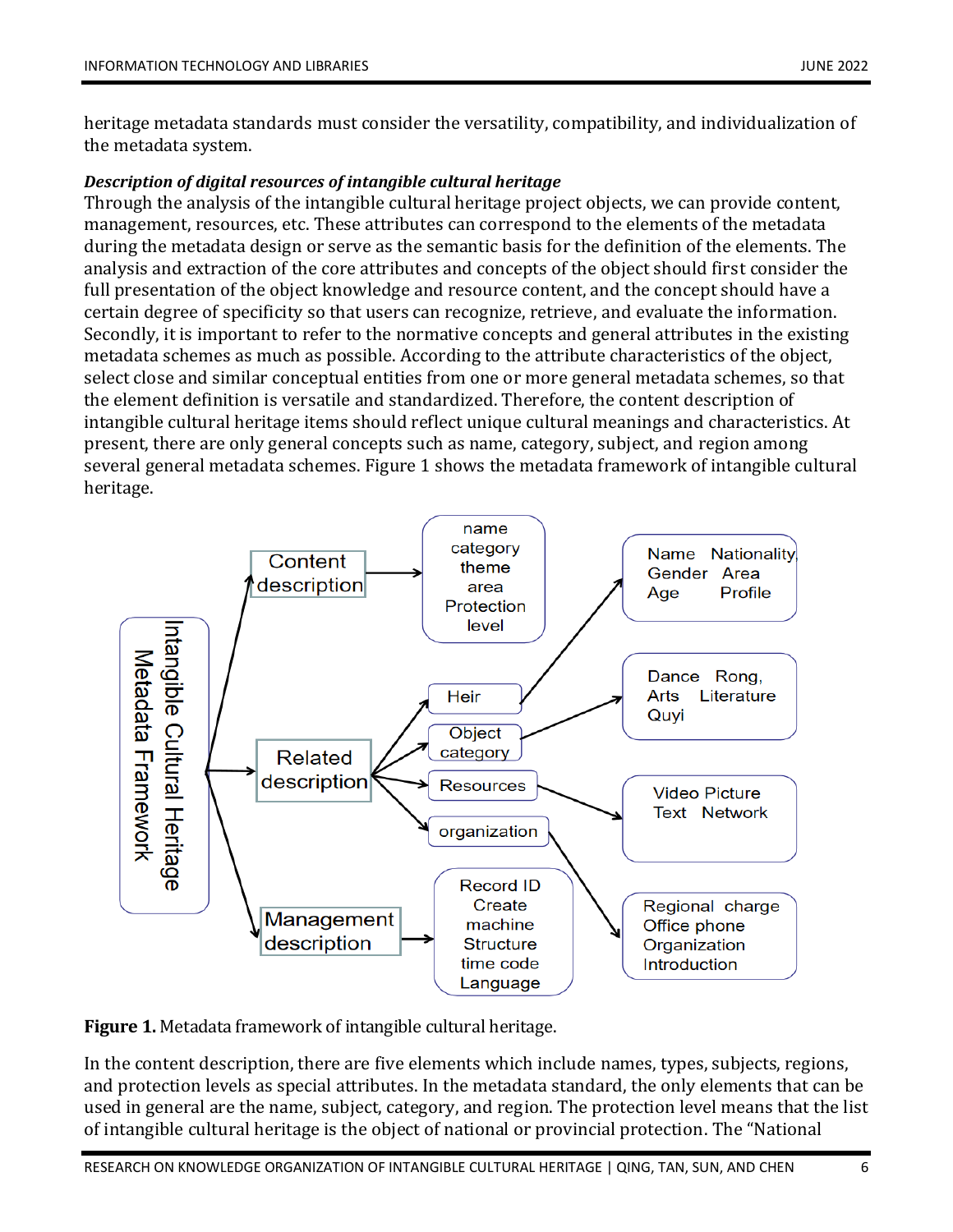Intangible Cultural Heritage Declaration Form" uses the five elements of content description, and then conducts resource description analysis based on the information organization structure of the intangible cultural heritage project object to construct intangible cultural heritage. The framework covers the main attributes and definitions involved in intangible cultural heritage objects, as well as their connections and hierarchical relationships. In the description framework, in addition to the attributes and definitions specified by the DC metadata, a set of custom elements is also set. $^{14}$  Without changing the basic structure, users can customize elements according to standard needs to make the model extensible.

In the description of related resources, entities related to intangible cultural heritage are divided into four categories: inheritors, object categories, resources, and organizations. Among them, the inheritor-related attributes include six general attributes such as name, ethnicity, gender, region, age, and person profile. Object category attributes include dance, song, art, literature, video, network, etc. For intuitive objects, you can refer to the use of artistic works to describe the category or the core category of visual materials, and the documentation and materials can use the metadata defined by DC. This model does not specify the use of attributes and concepts in metadata. In a specific metadata solution, these attributes and concepts can correspond to metadata element names, or they can be modifiers, values, or metadata element definitions, such as the inheritor of shadow puppetry is Lin Shimin.

## *Data association*

Linked data is a technical specification recommended by the World Wide Web Consortium (W3C). The relationship among linked data objects supports a greater degree of resource sharing and utilization, enabling users to efficiently and accurately locate needed resources on a larger scale. The release of linked data is to describe the metadata of cultural resources in the form of Resource Description Framework (RDF). After forming semantic associations, intelligent retrieval and data discovery services are provided on the intelligent application platform, so as to ensure the visual presentation and data sharing of intangible cultural heritage digital resources in knowledge organizations. Linked data publishing provides standardized data access specifications. The biggest advantage is that it can correlate data across platforms and establish links to different data, which is convenient for users to search for data in different repositories.

As far as the content of intangible cultural heritage is concerned, linked data presents unstructured, semi-structured, and structured data on the Internet in the form of RDF. RDF description refers to the transformation of metadata in resources into RDF triples through data and relationship mapping, and the formation of W3C-supported documents through semantic relationship construction. Visual presentation refers to the visual presentation of relevant content by users through network search with the support of the network architecture. In essence, the release of digital resource data is to realize the RDF description and sharing of metadata for intangible cultural heritage metadata by multiplexing the relationship. Its essence is the management application process of the database.

The linked data publishing process of intangible cultural heritage resources consists of three steps: (1) Converting the metadata of the repository into an RDF triple model and assigning a URI identifier to form an RDF document of linked data; (2) Establishing a semantic relationship and building relational links to form semantic associations; and (3) Mapping cultural resource data to the network through the URI access mechanism, and presenting data search results in a visual way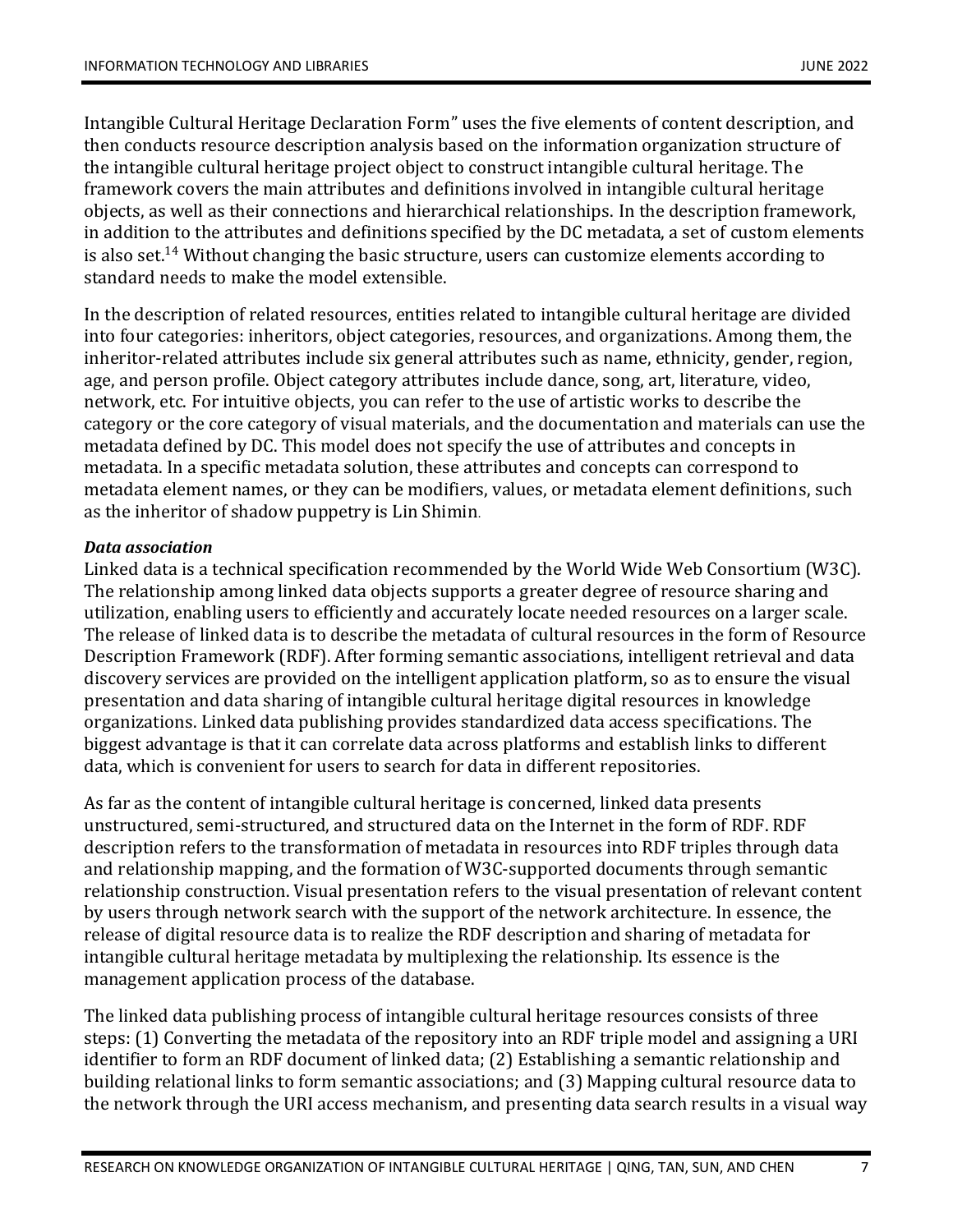through user SPARQ queries. Although there are differences in the structure of different data publishing tools, metadata-based linked data publishing follows these basic steps.

#### **EXAMPLES OF METADATA APPLICATION OF INTANGIBLE CULTURAL HERITAGE KNOWLEDGE ORGANIZATIONS**

## *Introduction to the Wuhan Wood Carving Ship Model intangible cultural heritage project*

The Wuhan Woodcarving Ship Model is a unique art variety in Chinese woodcarving craftsmanship, with a history of more than 2,000 years.<sup>15</sup> According to the Song Dynasty's *The History of Jin Shi·Zhang Zhongyan:* "the craftsman did not know how to build the ship. When the boat was built, the craftsmen did not know how to build it. The boat model made by Zhang Zhongyan. It was only a few inches long and was very delicate. The front and rear of the boat could be spliced well without glue. The other craftsmen were all amazed." As early as the 12th century, there were people in China who could carve small boats several inches long as models for making ships.

Hubei woodcarving boats are a national intangible cultural heritage project but the art and craft faces challenges. Like other intangible cultural heritage projects, development of the craftwork is weak. While younger generations in Hubei may recognize the form of wooden carving boat, few are willing to learn this art and more young people have not even heard of it. In order to better honor this long-standing tradition, this article focuses on the characteristics of intangible cultural heritage digital resources, combined with the relevant theories of knowledge organization, and adopts certain technical standards to organize the knowledge organization and construction of the metadata standards for Hubei woodcarving ships.

#### *Knowledge organization construction based on metadata*

To effectively use metadata in intangible cultural heritage, metadata specifications must be defined and described. RDF is metadata specification description language. It can semantically pay attention to the attributes of the ontology and the interrelationships between these attributes. By using RDF information, it can be easily exchanged between computers using different types of operating systems and application languages.<sup>16</sup> RDF regulates the realization of semantics in a standardized and interoperable way. The web page can implement the invocation of RDF in a simple way, thereby facilitating the retrieval of network data and the discovery of related knowledge.

In this paper, the metadata system needs to use RDF to define the attributes, so that it can be better transformed into a language that the computer can understand. Intangible cultural heritage items have a certain relationship with inheritors, organizations, resource content, etc. In order to establish a complete intangible cultural heritage cultural resource database, these entities need to be described separately in RDF.

## *Wuhan Woodcarving Ship Model metadata definition*

According to the RDF description, Wuhan Woodcarving Ship Model is used as a specific example to show the designed metadata scheme, that is, the relevant content of the example is filled into the defined resource description frame. For example, part of the RDF description of the Wuhan Woodcarving Ship Model intangible cultural heritage item can be found in the following code: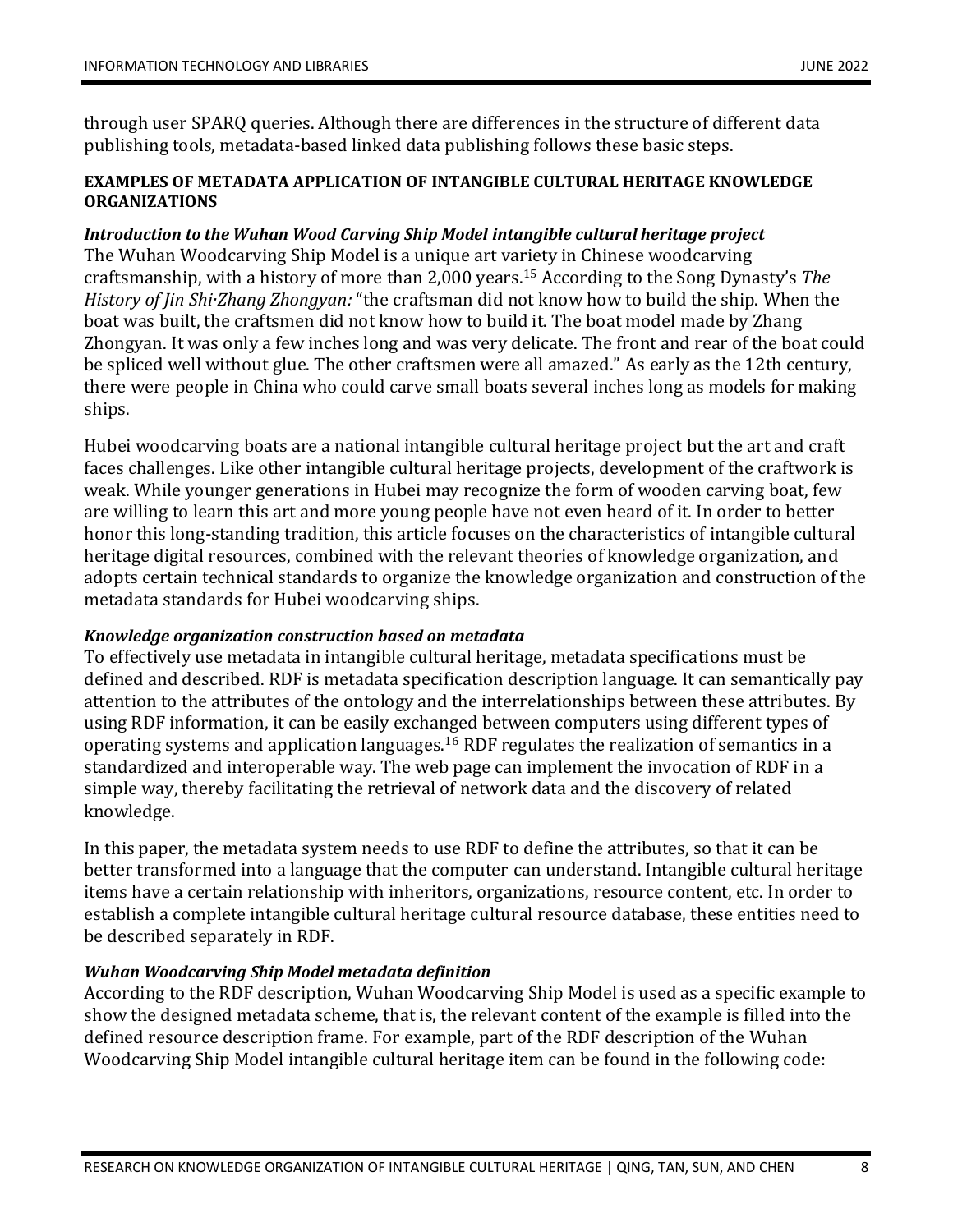```
\langle ?xm1 version = "1.0"?>
<rdf:RDF
 xmlns:rdf="http://www.w3.org/1999/02/22-rdf-syntax-ns#" 
 xmlns:rdfs="http://www.w3.org/2000/01/rdf-syntax-schema#"
xmlns: heir ="http://hbinc.com/foaf/inc/1">
<rdf:Description rdf:about = "http://hbinc.com/foaf/inc/1/LongCongfa">
<heir:Name > Long Congfa </heir:Name>
 <heir:Gender>Men</heir:Gender>
 <heir:Residence>Wuhan, Hubei</heir:Residence>
 <heir:Occupation>Family-level intangible cultural heritage project-inheritor of Wuhan 
   woodcarving ship model</heir:Occupation>
</rdf:Description>
\langle/rdf:RDF>
```
#### **CONCLUSION**

This article reviews the classification system of China's intangible cultural heritage items and the integration of existing knowledge organizations and other types of resources for designing a set of more comprehensive and reasonable metadata standards with a certain degree of scalability and it is applied to the actual intangible cultural heritage knowledge organization. To effectively protect and use the digital resources of intangible cultural heritage, further research is needed for this study. Additional discussion on updating and promoting existing metadata specifications as well as multidimensional aggregation of existing resources to achieve knowledge discovery is needed. Through the integration of linked data and sharing existing digital resources, this article can encourage scholarship and conversation that leads to the preservation of China's intangible cultural heritage.

#### **FUNDING STATEMENT**

This work was supported by the Hubei Key Laboratory of Big Data in Science and Technology. This work was also supported by the Palace Museum's open project in 2021, Research on the Dissemination of Intangible Cultural Heritage of the Palace Museum from the Perspective of Artificial Intelligence. This subject has been funded by the Mercedes-Benz Star Wish Fund of China Youth Foundation.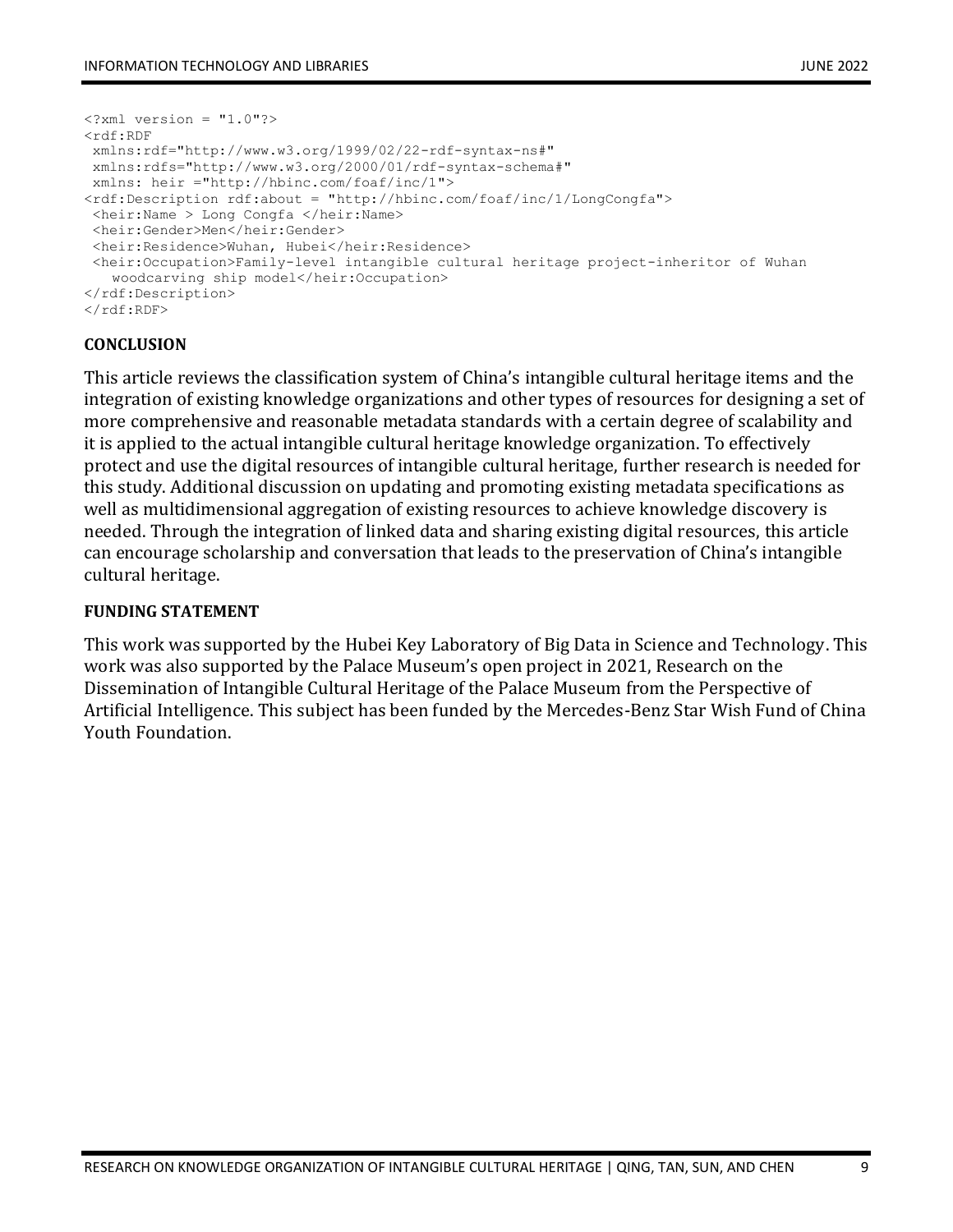#### **ENDNOTES**

- <sup>1</sup> Feng Xiangyun, Xiao Long, Liao Sansan, and Zhuang Jilin, "A Comparative Study of Commonly Used Foreign Metadata Standards," *Journal of University Libraries* 4 (2001): 15–21, [https://kns.cnki.net/kcms/detail/detail.aspx?dbcode=CJFD&dbname=CJFD2001&filename=D](https://kns.cnki.net/kcms/detail/detail.aspx?dbcode=CJFD&dbname=CJFD2001&filename=DXTS200104005&uniplatform=NZKPT&v=v9A8P-RCF-4CSl9yoAqsKj5NBnFjRMWjHsAOj2PnQq9JL0tDsLe3NTRJRzEto32h) [XTS200104005&uniplatform=NZKPT&v=v9A8P-RCF-](https://kns.cnki.net/kcms/detail/detail.aspx?dbcode=CJFD&dbname=CJFD2001&filename=DXTS200104005&uniplatform=NZKPT&v=v9A8P-RCF-4CSl9yoAqsKj5NBnFjRMWjHsAOj2PnQq9JL0tDsLe3NTRJRzEto32h)[4CSl9yoAqsKj5NBnFjRMWjHsAOj2PnQq9JL0tDsLe3NTRJRzEto32h.](https://kns.cnki.net/kcms/detail/detail.aspx?dbcode=CJFD&dbname=CJFD2001&filename=DXTS200104005&uniplatform=NZKPT&v=v9A8P-RCF-4CSl9yoAqsKj5NBnFjRMWjHsAOj2PnQq9JL0tDsLe3NTRJRzEto32h)
- $2$  Ma Min, "Metadata—The Basic Format for Organizing Online Information Resources," *Information Science* 4 (2002): 377–79, [https://kns.cnki.net/kcms/detail/detail.aspx?](https://kns.cnki.net/kcms/detail/detail.aspx?dbcode=CJFD&dbname=CJFD2002&filename=QBKX200204012&uniplatform=NZKPT&v=yeMO5mXWo0MZG5mKz6QmL62oRuVFCHtDY2SlxDBN_HeSfDvSPxUc-naOrQ0V0IKl) [dbcode=CJFD&dbname=CJFD2002&filename=QBKX200204012&uniplatform=NZKPT&v=yeM](https://kns.cnki.net/kcms/detail/detail.aspx?dbcode=CJFD&dbname=CJFD2002&filename=QBKX200204012&uniplatform=NZKPT&v=yeMO5mXWo0MZG5mKz6QmL62oRuVFCHtDY2SlxDBN_HeSfDvSPxUc-naOrQ0V0IKl) [O5mXWo0MZG5mKz6QmL62oRuVFCHtDY2SlxDBN\\_HeSfDvSPxUc-naOrQ0V0IKl.](https://kns.cnki.net/kcms/detail/detail.aspx?dbcode=CJFD&dbname=CJFD2002&filename=QBKX200204012&uniplatform=NZKPT&v=yeMO5mXWo0MZG5mKz6QmL62oRuVFCHtDY2SlxDBN_HeSfDvSPxUc-naOrQ0V0IKl)
- <sup>3</sup> "Specification Data Function Requirements" November 24, 2014, [http://eprints.rclis.org/13191/1/frad\\_2009-zh.pdf.](http://eprints.rclis.org/13191/1/frad_2009-zh.pdf)
- <sup>4</sup> Lan Xuliu and Meng Fang, "Metadata Format Analysis of Digital Cultural Resources," *Modern Information* 33, no. 8: 61–64, 102, [https://kns.cnki.net/kcms/detail/detail.aspx?](https://kns.cnki.net/kcms/detail/detail.aspx?dbcode=CJFD&dbname=CJFD2013&filename=XDQB201308015&uniplatform=NZKPT&v=skctNh3Sg04QrgzQAHxDH3nJ2hMPk2ppmjbP4YmNPdQ-Phf2fFJWxpp5VcNS9qc9) [dbcode=CJFD&dbname=CJFD2013&filename=XDQB201308015&uniplatform=NZKPT&v=skct](https://kns.cnki.net/kcms/detail/detail.aspx?dbcode=CJFD&dbname=CJFD2013&filename=XDQB201308015&uniplatform=NZKPT&v=skctNh3Sg04QrgzQAHxDH3nJ2hMPk2ppmjbP4YmNPdQ-Phf2fFJWxpp5VcNS9qc9) [Nh3Sg04QrgzQAHxDH3nJ2hMPk2ppmjbP4YmNPdQ-Phf2fFJWxpp5VcNS9qc9.](https://kns.cnki.net/kcms/detail/detail.aspx?dbcode=CJFD&dbname=CJFD2013&filename=XDQB201308015&uniplatform=NZKPT&v=skctNh3Sg04QrgzQAHxDH3nJ2hMPk2ppmjbP4YmNPdQ-Phf2fFJWxpp5VcNS9qc9)
- <sup>5</sup> Murtha Baca, "Practical Issues in Applying Metadata Schemas and Controlled Vocabularies to Cultural Heritage Information," *Cataloging & Classification Quarterly* 36, no. 3–4 (2003): 47–55, [https://doi.org/10.1300/J104v36n03\\_5.](https://doi.org/10.1300/J104v36n03_5)
- <sup>6</sup> Yi Junkai, Zhou Yubin, and Chen Gang, "Research and Practice of Scalable Digital Museum Metadata Specification[J]," *Digital Library Forum* 2 (2014): 43–53, [https://kns.cnki.net/kcms/detail/detail.aspx?dbcode=CJFD&dbname=CJFDTEMP&filename=S](https://kns.cnki.net/kcms/detail/detail.aspx?dbcode=CJFD&dbname=CJFDTEMP&filename=SZTG201402011&uniplatform=NZKPT&v=tf76zueher7yMnFxDFaFEnmM2Z2Tetze08ZQkdhoc7wq2zwTkoao3i0Ei7OYvcF1) [ZTG201402011&uniplatform=NZKPT&v=tf76zueher7yMnFxDFaFEnmM2Z2Tetze08ZQkdhoc7](https://kns.cnki.net/kcms/detail/detail.aspx?dbcode=CJFD&dbname=CJFDTEMP&filename=SZTG201402011&uniplatform=NZKPT&v=tf76zueher7yMnFxDFaFEnmM2Z2Tetze08ZQkdhoc7wq2zwTkoao3i0Ei7OYvcF1) [wq2zwTkoao3i0Ei7OYvcF1.](https://kns.cnki.net/kcms/detail/detail.aspx?dbcode=CJFD&dbname=CJFDTEMP&filename=SZTG201402011&uniplatform=NZKPT&v=tf76zueher7yMnFxDFaFEnmM2Z2Tetze08ZQkdhoc7wq2zwTkoao3i0Ei7OYvcF1)
- 7 Jin Saiying, "Research on Chinese and Foreign Art Image Metadata and Framework," *New Art* 37, no. 1 (2016): 129-32[, https://kns.cnki.net/kcms/detail/detail.aspx?dbcode=CJFD&dbname=](https://kns.cnki.net/kcms/detail/detail.aspx?dbcode=CJFD&dbname=CJFDLAST2016&filename=XMSH201601019&uniplatform=NZKPT&v=eYNvOucbCnPZJKW84mXeAbS--AuqaFUwaNChEM0p5PHcmJw0S7JTTnplOBqoP0_H) [CJFDLAST2016&filename=XMSH201601019&uniplatform=NZKPT&v=eYNvOucbCnPZJKW84](https://kns.cnki.net/kcms/detail/detail.aspx?dbcode=CJFD&dbname=CJFDLAST2016&filename=XMSH201601019&uniplatform=NZKPT&v=eYNvOucbCnPZJKW84mXeAbS--AuqaFUwaNChEM0p5PHcmJw0S7JTTnplOBqoP0_H) [mXeAbS--AuqaFUwaNChEM0p5PHcmJw0S7JTTnplOBqoP0\\_H.](https://kns.cnki.net/kcms/detail/detail.aspx?dbcode=CJFD&dbname=CJFDLAST2016&filename=XMSH201601019&uniplatform=NZKPT&v=eYNvOucbCnPZJKW84mXeAbS--AuqaFUwaNChEM0p5PHcmJw0S7JTTnplOBqoP0_H)
- <sup>8</sup> Xiao Long and Zhao Liang, *Introduction and Examples of Chinese Metadata* (Beijing: Beijing Library Press, 2007).
- $9$  Li Bo, "Research on Metadata Model of Intangible Cultural Heritage Information Resources," *Library Circle* 5 (2011): 38–41[, https://kns.cnki.net/kcms/detail/detail.aspx?dbcode=CJFD&](https://kns.cnki.net/kcms/detail/detail.aspx?dbcode=CJFD&dbname=CJFD2011&filename=TSGU201105016&uniplatform=NZKPT&v=unfLzsdezr0jUE0uT_NpB7h0ri5ViOEMYBvm3ZyTqFh2QuZuYCUBZ5tzRBshNkWh) [dbname=CJFD2011&filename=TSGU201105016&uniplatform=NZKPT&v=unfLzsdezr0jUE0uT](https://kns.cnki.net/kcms/detail/detail.aspx?dbcode=CJFD&dbname=CJFD2011&filename=TSGU201105016&uniplatform=NZKPT&v=unfLzsdezr0jUE0uT_NpB7h0ri5ViOEMYBvm3ZyTqFh2QuZuYCUBZ5tzRBshNkWh) [\\_NpB7h0ri5ViOEMYBvm3ZyTqFh2QuZuYCUBZ5tzRBshNkWh.](https://kns.cnki.net/kcms/detail/detail.aspx?dbcode=CJFD&dbname=CJFD2011&filename=TSGU201105016&uniplatform=NZKPT&v=unfLzsdezr0jUE0uT_NpB7h0ri5ViOEMYBvm3ZyTqFh2QuZuYCUBZ5tzRBshNkWh)
- <sup>10</sup> Ye Peng and Zhou Yaolin, "The Framework and Standards of Chinese Intangible Cultural Heritage Metadata," 2013 International Conference on Applied Social Science Research (Paris: Atlantis Press, 2013).